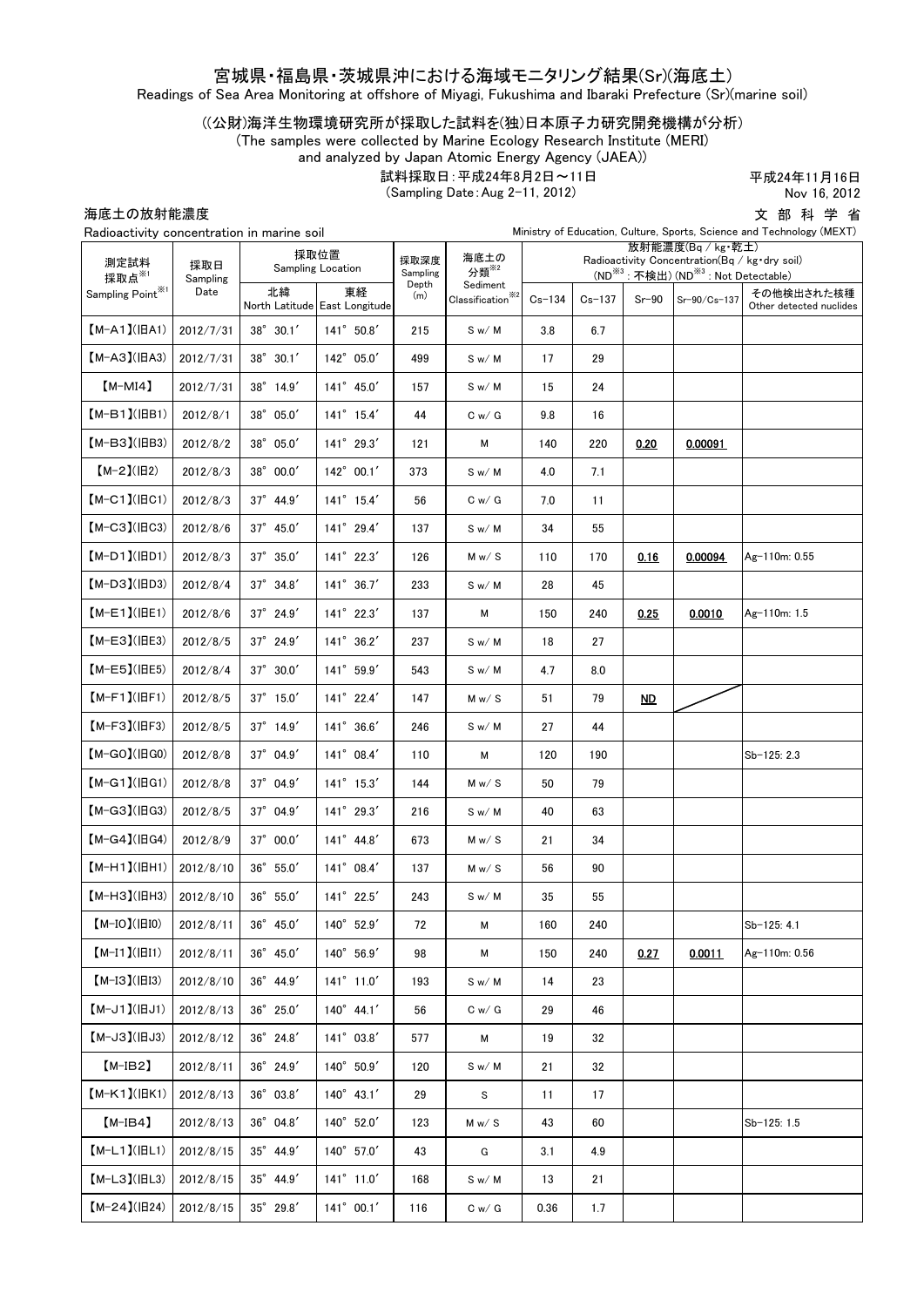- ※1 【 】内の番号は、図の測点番号に対応。
- ※1 The character enclosed in parentheses indicates Sampling point in figure.
- ※2 G : 礫 Granule
	- C w/ G : 礫混じり粗砂 Coarse sand with Granule
	- S : 中細砂 Midiam /fine sand

S w/ M : 泥混じり中細砂 Medium /fine sand with mud

M w/ S : 中細砂混じり泥 Mud with medium /fine sand M · 泥 Mud

※3 NDの記載は、海底土の放射能濃度の検出値が検出下限値を下回る場合。

【M-F1】(旧F1):Sr-90 0.089 Bq/kg・乾土

※3 ND indicate the case that the detected radioactivity concentration in marine soil was lower than the detection limits.

【M-F1】(old F1): Sr-90 0.089 Bq/kg・dry soil

- \*文部科学省の委託事業により、(公財)海洋生物環境研究所が採取した試料を(独)日本原子力研究開発機構が分析。
- \*The samples were collected by Marine Ecology Research Institute (MERI) and analyzed by Japan Atomic Energy Agency (JAEA) on the project commissioned by Ministry of Education, Culture, Sports, Science and Technology (MEXT).
- \*太字下線データが今回追加分。それ以外は、平成24年10月17日に公表済み。

\*Boldface and underlined readings are new. Others were published on Oct 17, 2012.

## (参考)

・平成20-22年度「海洋環境放射能総合評価事業」の核燃料サイクル施設沖合海域(青森県・岩手県沖合海域)の海底土の環境放射能調査の結果 Sr-90:ND~0.51Bq/kg・乾土(検出下限値は0.2Bq/kg・乾土)

(Reference)

・The results of the environmental radioactivity measurement in the marine soil in the sea area of Nuclear Fuel Cycle Facility

 at offshore of Aomori and Iwate Prefecture shown in the report "Oceanic Environmental Radioactivity Synthesis Evaluation Business " FY 2008-2010. Sr-90:ND~0.51Bq/kg・dry soil(The minimum limit of detection is 0.2Bq/kg・dry soil)